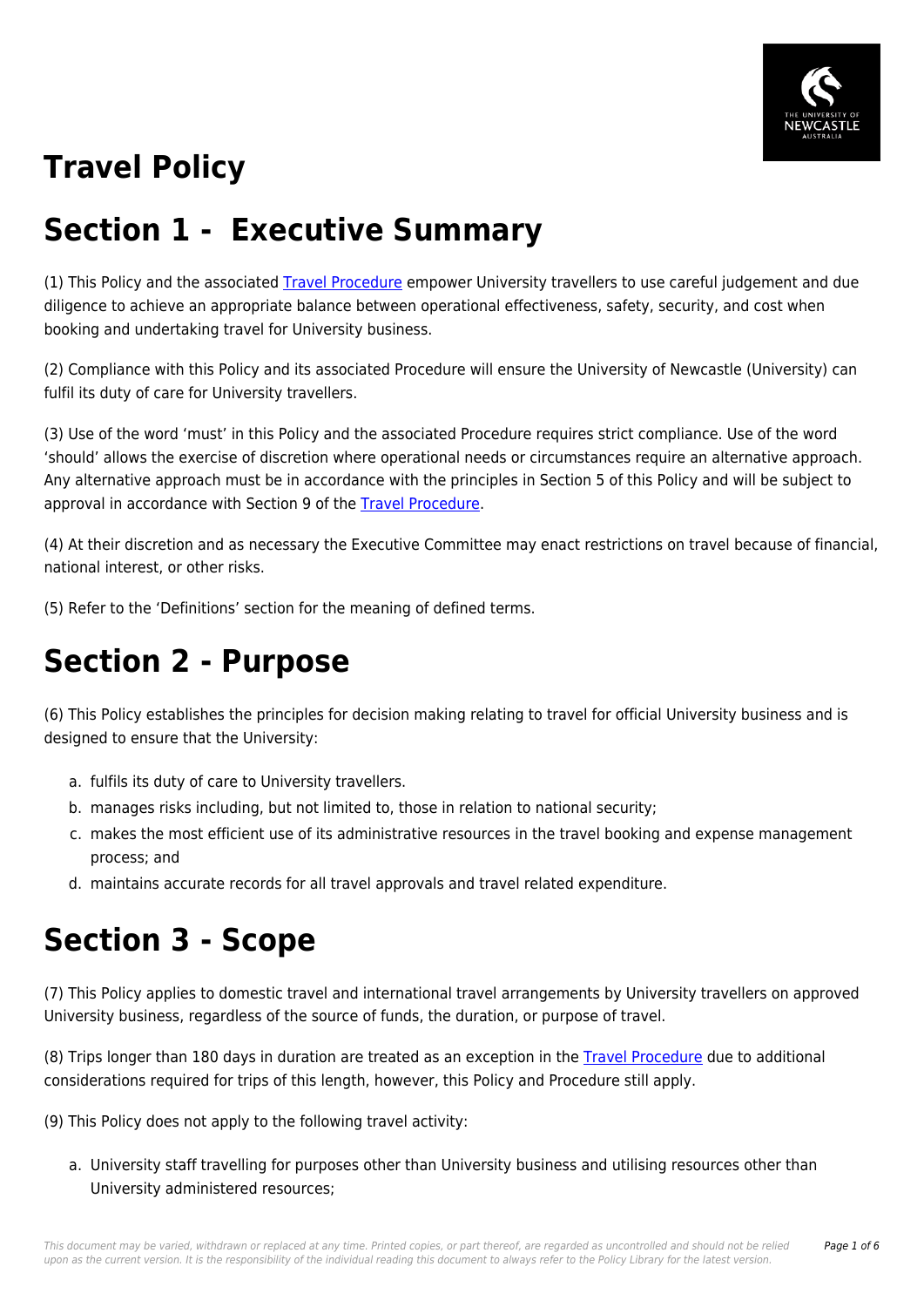- b. students who are fully funding the travel from personal resources, including scholarships or stipends provided by the University but for which the student has full discretion over how the funds are applied;
- c. University guests or affiliates travelling on University business where funding for travel is provided from funds that are not managed or otherwise administered by the University and the University is not responsible for the health, safety or wellbeing of the traveller; or
- d. living costs for University staff moving to an alternative designated location of work. For example, a Callaghan employee seconded to the Singapore campus for a 3 month period.

(10) University Council (Council) members must refer to the [Reimbursement of Council Members Expenses Policy](https://policies.newcastle.edu.au/document/view-current.php?id=73.1.1) in the first instance, and if an item is not covered in that policy, then the provisions of this policy applies.

(11) Where the travel is funded by the University, students who are also employees of the University are considered employees for the purposes of this Policy and its associated Procedure.

# **Section 4 - Audience**

(12) This Policy and the associated [Travel Procedure](https://policies.newcastle.edu.au/document/view-current.php?id=18) must be read and understood by all University travellers, approvers, and travel arrangers.

### **Section 5 - Principles**

(13) All University travel must comply with the following travel policy principles:

| <b>Safe</b>      | The University traveller and the approver must take reasonable steps to ensure the safety, security, health, and<br>wellbeing of all University travellers and resources while travelling on University business with consideration to<br>the Work Health and Safety Act 2011. Risk assessment and mitigation must include, but is not limited to, due<br>diligence in relation to:<br>- potential for reputational damage, financial loss, and foreign interference, including identifying whether pre-<br>travel registration is required under the Foreign Influence Transparency Scheme;<br>- physical and mental health and wellbeing, and a workplace health and safety risk assessment;<br>- consideration of potential for loss or damage to University resources that may require specific insurance<br>measures; and<br>- tax liabilities arising from the inclusion of any private travel component during and appended to University<br>travel. |
|------------------|-------------------------------------------------------------------------------------------------------------------------------------------------------------------------------------------------------------------------------------------------------------------------------------------------------------------------------------------------------------------------------------------------------------------------------------------------------------------------------------------------------------------------------------------------------------------------------------------------------------------------------------------------------------------------------------------------------------------------------------------------------------------------------------------------------------------------------------------------------------------------------------------------------------------------------------------------------------|
| <b>Essential</b> | The University traveller is responsible for considering all practical and the most sustainable alternatives before<br>committing to travel for University business. The University traveller must demonstrate, to the satisfaction of the<br>approver, that the travel is essential to achieving the University objectives as set out in the University Strategic<br>Plan                                                                                                                                                                                                                                                                                                                                                                                                                                                                                                                                                                                   |
| Economical       | The University traveller and the approver must take reasonable steps to ensure that all expenses associated with<br>University travel demonstrate value for money and be within the relevant budget. It is not intended that this<br>Policy or the Travel Procedure mandate a lowest price approach but rather that the most practical lowest cost<br>outcome is achieved after consideration of the Safe and Essential principles.                                                                                                                                                                                                                                                                                                                                                                                                                                                                                                                         |

(14) For staff, the University will pay or reimburse travel expenses incurred while efficiently and economically fulfilling approved University business, including costs associated with:

- a. maintaining the health and safety of the University traveller;
- b. providing reasonable transport, sustenance, and shelter for the traveller;
- c. facilitating equitable participation in business activities by staff with carer responsibilities;
- d. complying with legislative and regulatory obligations; and
- e. booking, paying for, and acquitting travel related activity.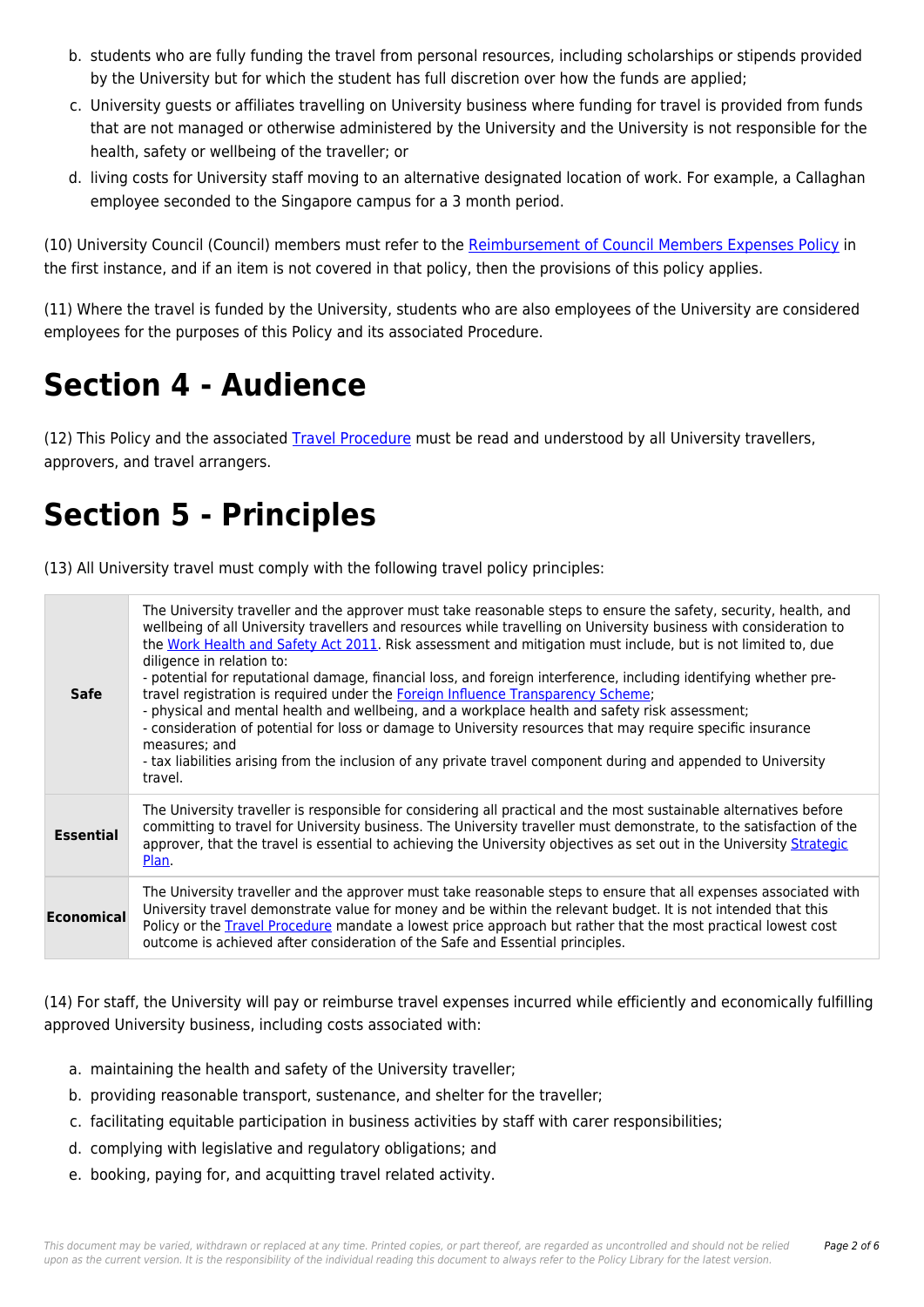(15) For University travellers who are not employees, the extent of reimbursement for the above costs will depend on the agreement between the University and the University traveller at the time the trip is approved. Any agreement to reimburse expenses must be in writing and signed by an appropriate delegate.

(16) All travel must be pre-approved by an approver in accordance with the [Travel Procedure](https://policies.newcastle.edu.au/document/view-current.php?id=18) and its associated documents (see Associated Documents). University travellers must not, under any circumstances, authorise their own travel.

(17) Staff must ensure that the receipt of third-party funding or benefits for University travel is in accordance with the [Conflict of Interest Policy](https://policies.newcastle.edu.au/document/view-current.php?id=192) and [Conflict of Interest Procedure](https://policies.newcastle.edu.au/document/view-current.php?id=310), where relevant.

# **Section 6 - Travel Procedure**

(18) The [Travel Procedure](https://policies.newcastle.edu.au/document/view-current.php?id=18) forms part of this Policy and should be read in conjunction with this document.

## **Section 7 - Compliance**

(19) Staff, students and guests failing to comply with the requirements of the Travel Policy and its related documents may be subject to the following actions:

- a. reimbursement to the University for costs deemed not to be economical, or essential to achieving the University's objectives;
- b. reimbursement to the University of any Fringe Benefits Tax or other costs including but not limited to penalties, interest, third party advice and tax charges;
- c. suspension or cancellation of corporate cards in accordance with the [Purchasing Card Policy and Procedures;](https://policies.newcastle.edu.au/document/view-current.php?id=86)
- d. suspension or cancellation of proposed and/or future University travel;
- e. disciplinary action in accordance with the relevant **[Enterprise Agreement](https://policies.newcastle.edu.au/download.php?id=32&version=1&associated)** or employment contract for employees, or the **[Student Conduct Rule](https://policies.newcastle.edu.au/document/view-current.php?id=34)** for students; and/or
- f. where failure to comply with this Policy and its associated Procedure results in non-compliance with domestic or foreign laws, significant penalties including imprisonment may be imposed by the relevant authorities on individual travellers.

### **Section 8 - Definitions**

(20) In the context of this document and its related Travel Procedure:

| <b>Defined Term</b>                             | <b>Meaning</b>                                                                                                                                                                                                                                                                                                                                                                                                                                            |
|-------------------------------------------------|-----------------------------------------------------------------------------------------------------------------------------------------------------------------------------------------------------------------------------------------------------------------------------------------------------------------------------------------------------------------------------------------------------------------------------------------------------------|
| domestic travel                                 | travel within Australia.                                                                                                                                                                                                                                                                                                                                                                                                                                  |
| due diligence                                   | a process undertaken, in this case by the University traveller and the Delegated Officer, to<br>enquire into the operational effectiveness, safety, security and cost of proposed travel. Due<br>diligence may include, but is not limited to, a considered risk assessment of the intended travel<br>and associated University business, and enquiries into the collaboration, partnership, institution,<br>or activity proposed by a foreign principal. |
| employee                                        | a person who is classified as staff that is also remunerated by the University through the payroll<br>system and processes.                                                                                                                                                                                                                                                                                                                               |
| Foreign Influence<br><b>Transparency Scheme</b> | a Scheme established under the Foreign Influence Transparency Scheme Act (2018) (Cwlth).                                                                                                                                                                                                                                                                                                                                                                  |
| quest                                           | a person or persons engaged by the University to execute approved University business, who is<br>not an employee or a student of the University.                                                                                                                                                                                                                                                                                                          |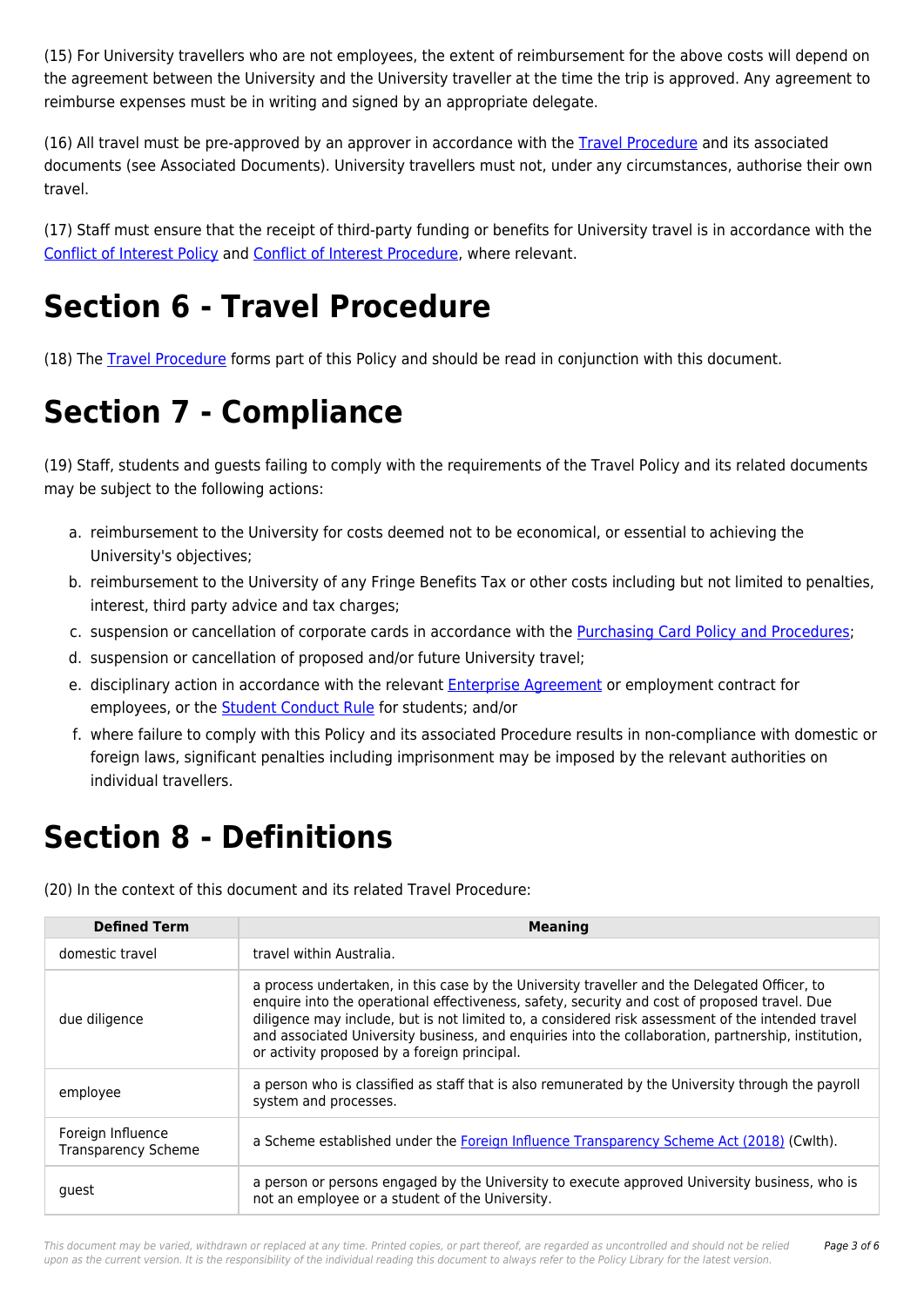| <b>Defined Term</b>  | <b>Meaning</b>                                                                                                                                      |
|----------------------|-----------------------------------------------------------------------------------------------------------------------------------------------------|
| international travel | travel to locations outside of Australia.                                                                                                           |
| travel               | activity where a staff member, student or guest conducts University business more than 50<br>kilometres away from their designated campus location. |
| travel arranger      | an employee responsible for collecting and booking travel requirements on behalf of other staff,<br>students, and quests.                           |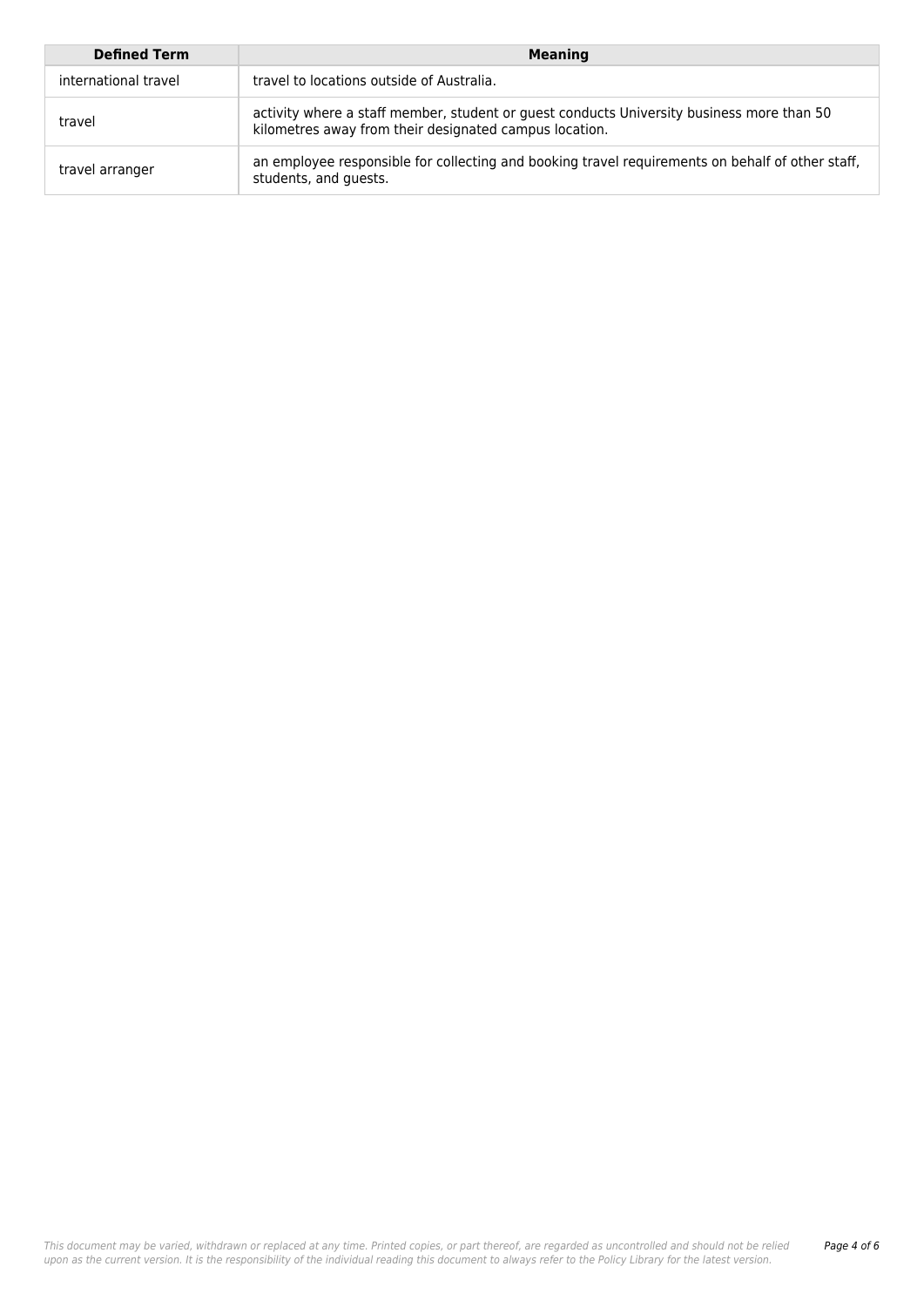#### **Status and Details**

| <b>Status</b>                | Current                                                                                       |
|------------------------------|-----------------------------------------------------------------------------------------------|
| <b>Effective Date</b>        | 4th March 2022                                                                                |
| <b>Review Date</b>           | 4th March 2024                                                                                |
| <b>Approval Authority</b>    | Vice-Chancellor                                                                               |
| <b>Approval Date</b>         | 4th March 2022                                                                                |
| <b>Expiry Date</b>           | Not Applicable                                                                                |
| <b>Responsible Executive</b> | Paula Johnston<br><b>Chief Financial Officer</b><br>02 4055 3099                              |
| <b>Enquiries Contact</b>     | Paula Johnston<br><b>Chief Financial Officer</b><br>02 4055 3099<br><b>Financial Services</b> |

#### **Glossary Terms and Definitions**

**"University"** - The University of Newcastle, a body corporate established under sections 4 and 5 of the University of Newcastle Act 1989.

**"Risk"** - Effect of uncertainty on objectives. Note: An effect is a deviation from the expected, whether it is positive and/or negative.

**"Risk assessment"** - The overall process of risk identification, risk analysis and risk evaluation.

**"Campus"** - The Callaghan campus (being the land bounded by, but not including, University Drive, Highway Route 123, the main Northern rail line and the Shortland waters golf course); i. the Newcastle CBD campus: a. Hunter Street, Worth Place, Northern rail line and Steel Street; b. being the land bounded by, but not including, Auckland Street, Hunter Street, Darby Street and King Street; c. being the land bounded by, but not including, Auckland Street, Gibson Street, Laman Street and Charles Street; d. being the land bounded by, but not including, King Street, Pacific Street, Ocean Street, Shortland Esplanade, Church Street and Watt Street; ii. the Ourimbah campus (being that part of Ourimbah bounded by, but not including, Chittaway Road, Brush Road and the Northern rail line).

**"Student"** - A person formally enrolled in a course or active in a program offered by the University or affiliated entity.

**"Disciplinary action"** - When used in relation to staff of the University, this is as defined in the applicable and current Enterprise Bargaining Agreement, or the staff member's employment contract. When used in relation to students of the University, this is as defined in the Student Conduct Rule.

**"Staff"** - Means a person who was at the relevant time employed by the University and includes professional and academic staff of the University, by contract or ongoing, as well as conjoint staff but does not include visitors to the University.

**"University business"** - Work that the University has directed to be undertaken which is required, essential, and beneficial for the functions of the University. This includes, but is not limited to, attending meetings, conferences or fieldwork, but does not include activity that is not location specific, e.g. email management, writing papers. University business may be undertaken by staff and non-staff.

**"University resources"** - Any resources of the University including the staff member's work time or duties, facilities,